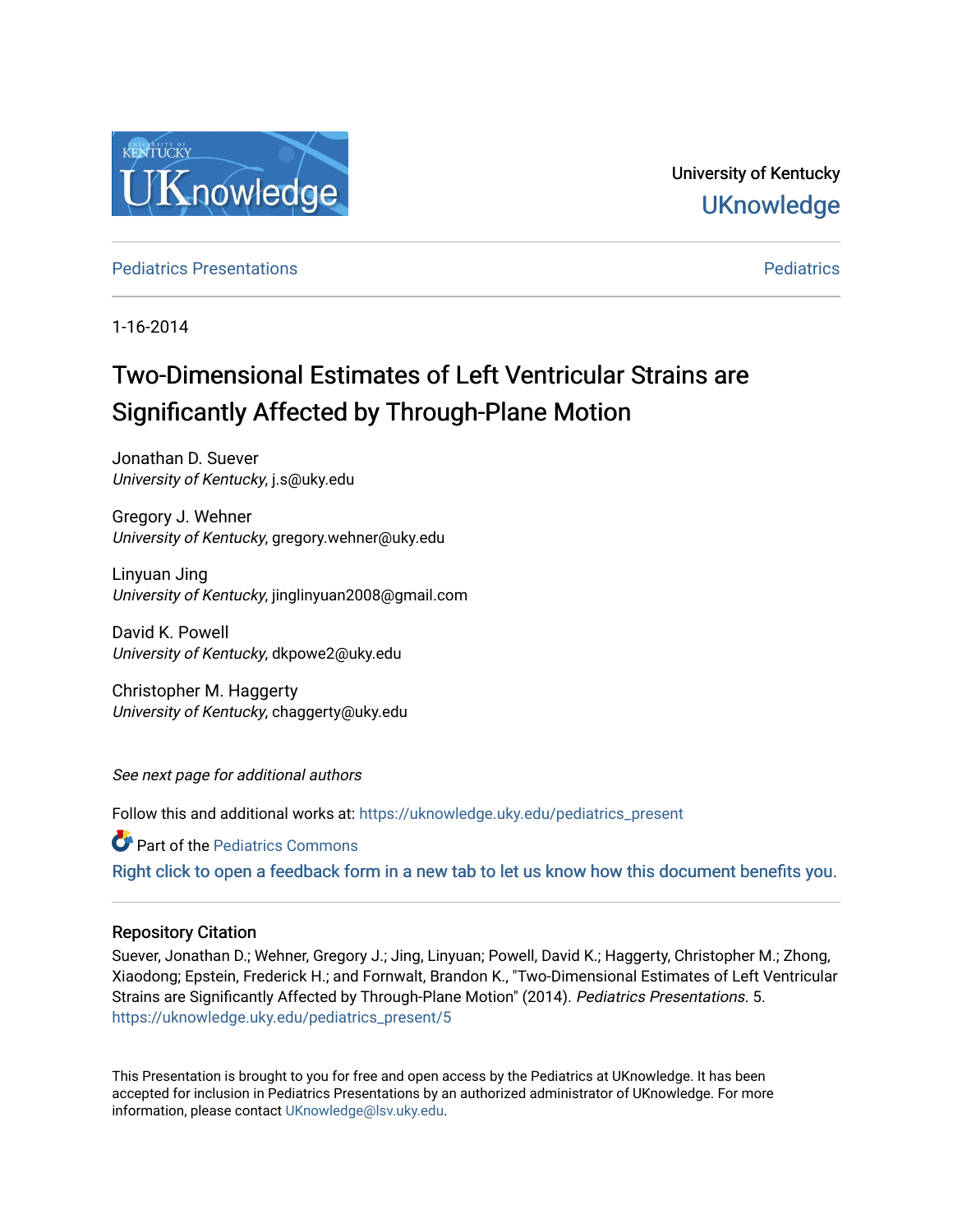## Authors

Jonathan D. Suever, Gregory J. Wehner, Linyuan Jing, David K. Powell, Christopher M. Haggerty, Xiaodong Zhong, Frederick H. Epstein, and Brandon K. Fornwalt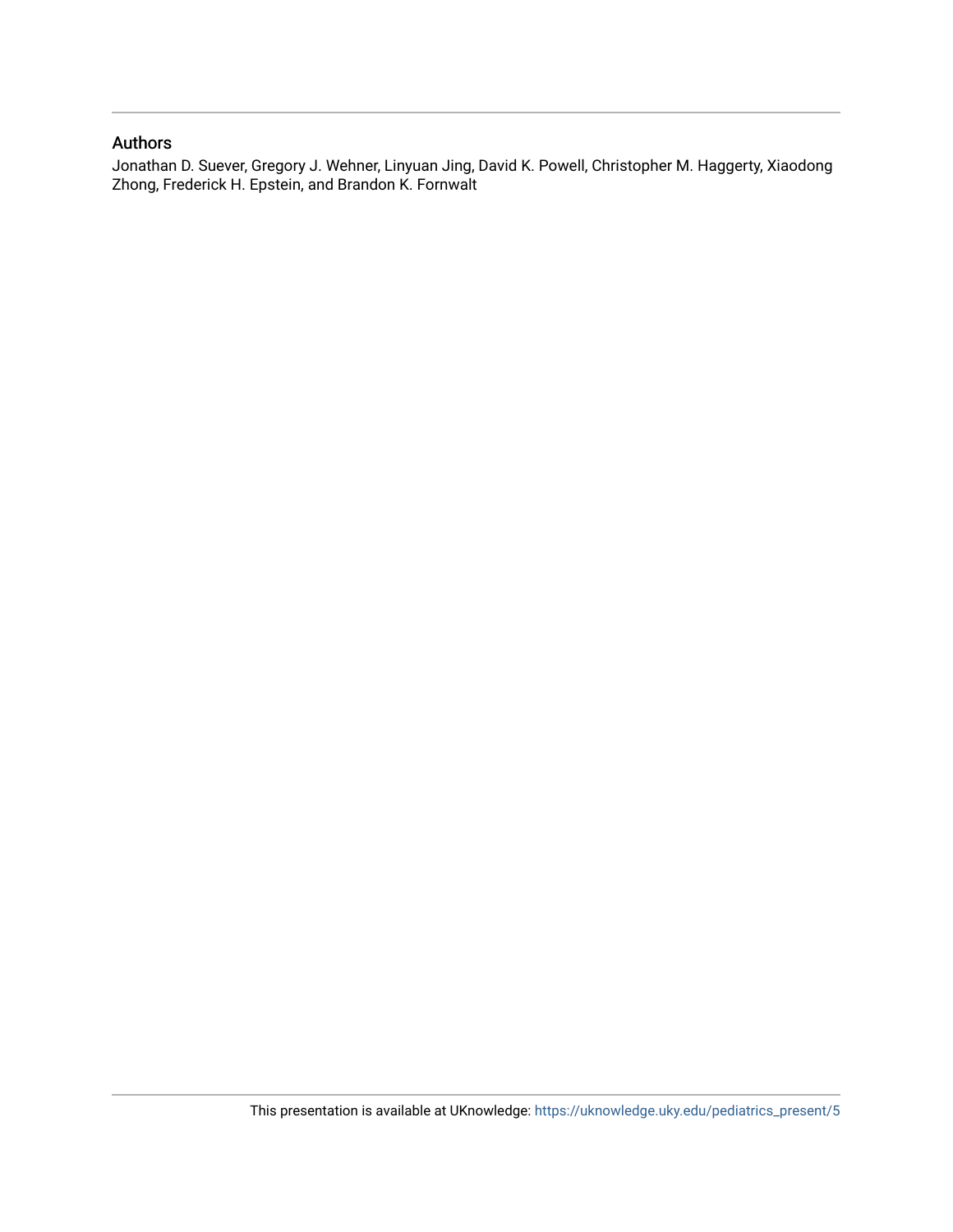

## **ORAL PRESENTATION CONSUMING ACCESS**



# Two-dimensional estimates of left ventricular strains are significantly affected by through-plane motion

Jonathan D Suever<sup>1\*</sup>, Gregory J Wehner<sup>1</sup>, Linyuan Jing<sup>1</sup>, David Powell<sup>2</sup>, Christopher M Haggerty<sup>1</sup> , Xiaodong Zhong<sup>3</sup>, Frederick H Epstein<sup>4</sup>, Brandon K Fornwalt<sup>1,2</sup>

From 17th Annual SCMR Scientific Sessions New Orleans, LA, USA. 16-19 January 2014

### Background

Advanced measures of cardiac mechanics such as left ventricular (LV) strains can be used in conjunction with classical biomarkers to gauge cardiovascular health and improve prediction of patient outcomes. Several imaging techniques, including displacement-encoded magnetic resonance imaging (DENSE), are used to non-invasively assess cardiac mechanics. These data are predominantly acquired in two dimensions (2D) due to simplified postprocessing and shorter acquisition times; however, this type of acquisition and subsequent analysis cannot account for through-plane motion caused by longitudinal contraction of the left ventricle. We hypothesized that through-plane motion has a significant effect on 2D strain estimates.

### Methods

Cine DENSE data were acquired in eight healthy volunteers (Age:  $27 \pm 3$  years) with a 3T Siemens Tim Trio scanner. Short-axis slices with 2.8 mm in-plane resolution and an 8 mm slice thickness were acquired to span the entire LV. Displacements were encoded in both through-plane and in-plane directions with an effective temporal resolution of 34 ms. Endocardial and epicardial boundaries were delineated on the magnitude image of all short axis DENSE images. Radial and circumferential strains were computed based upon the deformation of the myocardium relative to the end-diastolic frame. Through-plane displacements were ignored for 2D analysis. For three-dimensional (3D) analysis, a 3D representation of the myocardium derived from the same

endocardial and epicardial boundaries was deformed using the measured displacement field. The resulting radial and circumferential strain values were compared directly between the 2D and 3D analyses using a twotailed paired t-test.

#### Results

Two dimensional processing consistently overestimated radial strain and underestimated circumferential strain. Peak circumferential strain was significantly different at the basal and mid-ventricular segments ( $p = 0.001$  and 0.009, respectively). Peak radial strain decreased from the base to the apex in both 2D and 3D analyses; however, 2D significantly overestimated radial strain at the mid-ventricular and apical slices compared to 3D ( $p =$ 0.002). Global peak radial and circumferential strains from 3D were  $30 \pm 5\%$  and  $-20 \pm 2\%$ , respectively, compared to  $36 \pm 5\%$  and  $-18 \pm 2\%$  for 2D (both p < 0.001).

#### Conclusions

Two-dimensional imaging methods for assessing left ventricular mechanics consistently overestimate radial strain and underestimate circumferential strain when compared to three-dimensional imaging. This limitation of two-dimensional imaging is likely due to the throughplane motion of the heart, which is ignored in twodimensional techniques but easily accounted for when using three-dimensional techniques. Future research needs to determine the clinical and prognostic significance of this difference.

### Funding

This research was funded in part by an NIH Early Independence Award to BKF (DP5 OD012132); contributions <sup>1</sup>

<sup>1</sup>Pediatrics, University of Kentucky, Lexington, Kentucky, USA Full list of author information is available at the end of the article



© 2014 Suever et al.; licensee BioMed Central Ltd. This is an Open Access article distributed under the terms of the Creative Commons Attribution License [\(http://creativecommons.org/licenses/by/2.0](http://creativecommons.org/licenses/by/2.0)), which permits unrestricted use, distribution, and reproduction in any medium, provided the original work is properly cited. The Creative Commons Public Domain Dedication waiver [\(http://](http://creativecommons.org/publicdomain/zero/1.0/) [creativecommons.org/publicdomain/zero/1.0/](http://creativecommons.org/publicdomain/zero/1.0/)) applies to the data made available in this article, unless otherwise stated.